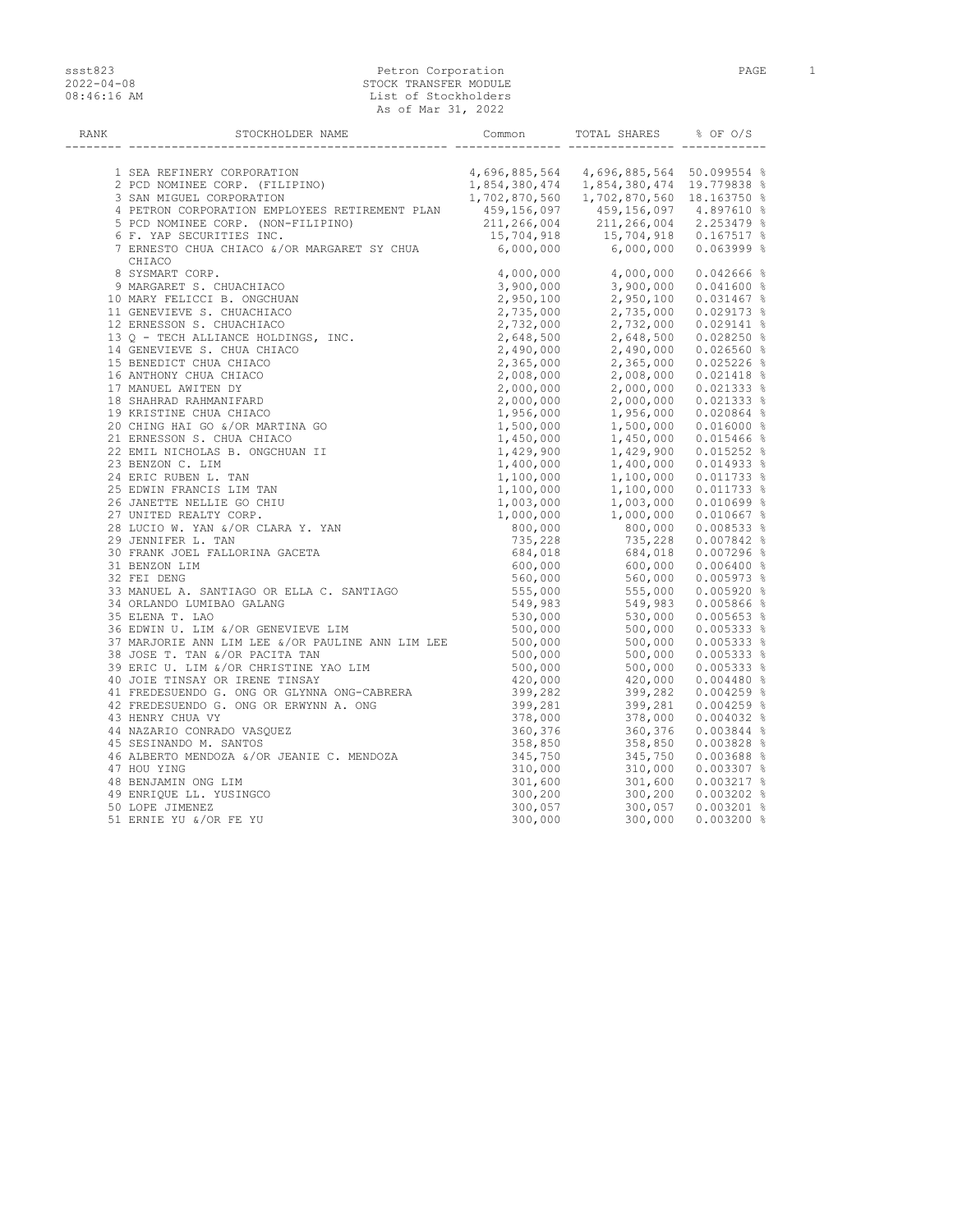## ssst823 Petron Corporation Petron Corporation PAGE 2 2022-04-08 STOCK TRANSFER MODULE 08:46:16 AM List of Stockholders As of Mar 31, 2022

| <b>RANK</b> | STOCKHOLDER NAME                                                                                                                                                                                                                               | <b>Common</b>          | TOTAL SHARES                                                                                          | % OF 0/S                                                                                                                                                                                                                                                               |
|-------------|------------------------------------------------------------------------------------------------------------------------------------------------------------------------------------------------------------------------------------------------|------------------------|-------------------------------------------------------------------------------------------------------|------------------------------------------------------------------------------------------------------------------------------------------------------------------------------------------------------------------------------------------------------------------------|
|             |                                                                                                                                                                                                                                                |                        |                                                                                                       |                                                                                                                                                                                                                                                                        |
|             | 52 ALFONSO S. TEH                                                                                                                                                                                                                              | 300,000                | $(1003200$ $(10003106)$ $(287, 250)$ $(279, 768)$ $(279, 768)$ $(270, 000)$ $(262, 500)$ $(262, 500)$ |                                                                                                                                                                                                                                                                        |
|             | 53 UNIVERSITY OF STO. TOMAS RESEARCH & ENDOWMENT                                                                                                                                                                                               | 291, 174               |                                                                                                       |                                                                                                                                                                                                                                                                        |
|             | FOUNDATION INC.                                                                                                                                                                                                                                |                        |                                                                                                       |                                                                                                                                                                                                                                                                        |
|             | 54 JIMMY UY TAN                                                                                                                                                                                                                                | 287,250                |                                                                                                       |                                                                                                                                                                                                                                                                        |
|             | 55 ANTONIA SO NGU                                                                                                                                                                                                                              | 279,768                |                                                                                                       |                                                                                                                                                                                                                                                                        |
|             | 56 CARLA CHARMAINE ONG CHAN                                                                                                                                                                                                                    | 270,000                |                                                                                                       |                                                                                                                                                                                                                                                                        |
|             | 57 CARLITO YLLANO CUNANAN                                                                                                                                                                                                                      | 262,500                |                                                                                                       |                                                                                                                                                                                                                                                                        |
|             | 58 ROSA L. YAO                                                                                                                                                                                                                                 | 255,394                |                                                                                                       | 255,394 0.002724 %                                                                                                                                                                                                                                                     |
|             |                                                                                                                                                                                                                                                |                        |                                                                                                       | 255,004 0.002720 %                                                                                                                                                                                                                                                     |
|             |                                                                                                                                                                                                                                                |                        |                                                                                                       | 253,750 0.002707 %                                                                                                                                                                                                                                                     |
|             | 36 ROSA L. TAO<br>60 LUISA CO LI<br>60 LUISA CO LI<br>61 PACITA L. TAN &/OR EDWIN FRANCIS L. TAN 255,004<br>62 MARINE SHORE INVESTMENT HOLDINGS, INC. 250,000<br>62 MARINE SHORE INVESTMENT HOLDINGS, INC. 250,000<br>63 PACITA L. TAN &/O     |                        |                                                                                                       | 250,000 0.002667 %                                                                                                                                                                                                                                                     |
|             |                                                                                                                                                                                                                                                |                        |                                                                                                       | 250,000 0.002667 %                                                                                                                                                                                                                                                     |
|             |                                                                                                                                                                                                                                                |                        |                                                                                                       | 250,000 0.002667 %                                                                                                                                                                                                                                                     |
|             |                                                                                                                                                                                                                                                |                        |                                                                                                       | 247,989 0.002645 %                                                                                                                                                                                                                                                     |
|             |                                                                                                                                                                                                                                                |                        |                                                                                                       | 243,750 0.002600 %                                                                                                                                                                                                                                                     |
|             | 66 DAVID GO SECURITIES INC.<br>67 LAMRENCE MENDOZA &/OR ALBERTO MENDOZA<br>68 NOEL FLORES PEVES                                                                                                                                                | 232,062<br>218,500     |                                                                                                       |                                                                                                                                                                                                                                                                        |
|             |                                                                                                                                                                                                                                                |                        |                                                                                                       |                                                                                                                                                                                                                                                                        |
|             | 68 NOEL FLORES REYES                                                                                                                                                                                                                           | 216,510                |                                                                                                       |                                                                                                                                                                                                                                                                        |
|             |                                                                                                                                                                                                                                                | 215,600                |                                                                                                       |                                                                                                                                                                                                                                                                        |
|             | 68 NOEL FRONCE ----<br>69 LEONCIO TIU<br>70 AVELINA COPUYOC SORIANO<br>71 AMGELINA PINEDA GALANG                                                                                                                                               | 210,000                |                                                                                                       | $232,062$ $0.002475$ $\frac{2}{3}$<br>$218,500$ $0.002331$ $\frac{8}{3}$<br>$216,510$ $0.002309$ $\frac{8}{3}$<br>$215,600$ $0.002300$ $\frac{8}{3}$<br>$203,000$ $0.002165$ $\frac{8}{3}$<br>$198,000$ $0.002112$ $\frac{8}{3}$<br>$195,000$ $0.002080$ $\frac{8}{3}$ |
|             |                                                                                                                                                                                                                                                | 203,000                |                                                                                                       |                                                                                                                                                                                                                                                                        |
|             | 72 ANTONIO Y. COSING                                                                                                                                                                                                                           | 198,000                |                                                                                                       |                                                                                                                                                                                                                                                                        |
|             | 73 BELEN CASTRO                                                                                                                                                                                                                                | 195,000                |                                                                                                       | 195,000 0.002080 %                                                                                                                                                                                                                                                     |
|             | 74 OSCAR NG TSAI                                                                                                                                                                                                                               | $195,000$<br>$187,576$ |                                                                                                       | 195,000 0.002080 %                                                                                                                                                                                                                                                     |
|             | 75 FRANCISCO MARTINEZ &/OR LERMA MARTINEZ                                                                                                                                                                                                      |                        |                                                                                                       | 187,576  0.002001 %                                                                                                                                                                                                                                                    |
|             | 76 MICHAEL T. LAO                                                                                                                                                                                                                              | 187,500                |                                                                                                       |                                                                                                                                                                                                                                                                        |
|             | 77 TRANS-ASIA SECURITIES INC.                                                                                                                                                                                                                  | 184,000                |                                                                                                       | 187,500  0.002000  %<br>184,000  0.001963  %                                                                                                                                                                                                                           |
|             |                                                                                                                                                                                                                                                | 182,250                |                                                                                                       | 182,250 0.001944 %                                                                                                                                                                                                                                                     |
|             | 77 TRANS-ASIA JUVATI---<br>78 GLORIA V. GOMEZ<br>80 LETICIA P. ROMERO<br>81 ESCOLASTICO O. RAYOS JR.<br>82 RUBEN F. DE LEON<br>83 LILY T. ANG<br>84 ANTONIO SUNTAY TANJANGCO<br>85 HERMAN GILL &/OR FRATERNIDAD GILL<br>86 PNR SECURITIES INC. | 180,018                |                                                                                                       | 182,250    0.001944  %<br>180,018     0.001920  %<br>180,000     0.001920  %                                                                                                                                                                                           |
|             |                                                                                                                                                                                                                                                | 180,000                |                                                                                                       |                                                                                                                                                                                                                                                                        |
|             |                                                                                                                                                                                                                                                | 178,689                |                                                                                                       | 178,689 0.001906 %                                                                                                                                                                                                                                                     |
|             |                                                                                                                                                                                                                                                | 176,875                |                                                                                                       | 176,875 0.001887 %                                                                                                                                                                                                                                                     |
|             |                                                                                                                                                                                                                                                | 175,000                |                                                                                                       | 175,000 0.001867 %                                                                                                                                                                                                                                                     |
|             |                                                                                                                                                                                                                                                | 174,000                |                                                                                                       | 174,000 0.001856 %                                                                                                                                                                                                                                                     |
|             |                                                                                                                                                                                                                                                | 172,000                |                                                                                                       | 172,000 0.001835 %                                                                                                                                                                                                                                                     |
|             |                                                                                                                                                                                                                                                | 170,763                |                                                                                                       | 170,763 0.001821 %                                                                                                                                                                                                                                                     |
|             | 87 ROBERT LU                                                                                                                                                                                                                                   | 170,000                |                                                                                                       | 170,000 0.001813 %                                                                                                                                                                                                                                                     |
|             | 88 LIN ZHIDONG                                                                                                                                                                                                                                 | 170,000                |                                                                                                       | 170,000 0.001813 %                                                                                                                                                                                                                                                     |
|             | 89 THE SOLID GUARANTY INC.                                                                                                                                                                                                                     | 168,750                |                                                                                                       | 168,750  0.001800 %                                                                                                                                                                                                                                                    |
|             | 90 PURITA T. LIM                                                                                                                                                                                                                               | 165,113                |                                                                                                       | 165,113  0.001761 %                                                                                                                                                                                                                                                    |
|             | 91 AUGUSTO P. MERCADO                                                                                                                                                                                                                          | 162,803                |                                                                                                       | 162,803 0.001737 %                                                                                                                                                                                                                                                     |
|             | 92 MARIO P. LIMCUMPAO                                                                                                                                                                                                                          | 161,813                |                                                                                                       | 161,813 0.001726 %                                                                                                                                                                                                                                                     |
|             | 93 MU SI                                                                                                                                                                                                                                       | 160,000                |                                                                                                       | 160,000 0.001707 %                                                                                                                                                                                                                                                     |
|             | 94 MARIO TAN ONG                                                                                                                                                                                                                               | 157,950                |                                                                                                       | 157,950 0.001685 %                                                                                                                                                                                                                                                     |
|             | 95 FELICITO C. SORIANO                                                                                                                                                                                                                         |                        |                                                                                                       | 157,000 0.001675 %                                                                                                                                                                                                                                                     |
|             | 96 ENRICO P. JEREZA                                                                                                                                                                                                                            | 157,000<br>156,586     |                                                                                                       | 156,586 0.001670 %                                                                                                                                                                                                                                                     |
|             | 97 MARCELINO MAGDADARO &/OR MELANIE MAGDADARO                                                                                                                                                                                                  | 154,000                |                                                                                                       | 154,000  0.001643 %                                                                                                                                                                                                                                                    |
|             | 98 ANSON NGO                                                                                                                                                                                                                                   | 153,000                |                                                                                                       |                                                                                                                                                                                                                                                                        |
|             | 99 RODOLFO E. ALMONTERO                                                                                                                                                                                                                        |                        |                                                                                                       |                                                                                                                                                                                                                                                                        |
|             | 100 LIRIO PELAYO AGUILA                                                                                                                                                                                                                        | 151, 126<br>150, 113   | 150,113                                                                                               | $0.001601$ %                                                                                                                                                                                                                                                           |
|             |                                                                                                                                                                                                                                                |                        |                                                                                                       |                                                                                                                                                                                                                                                                        |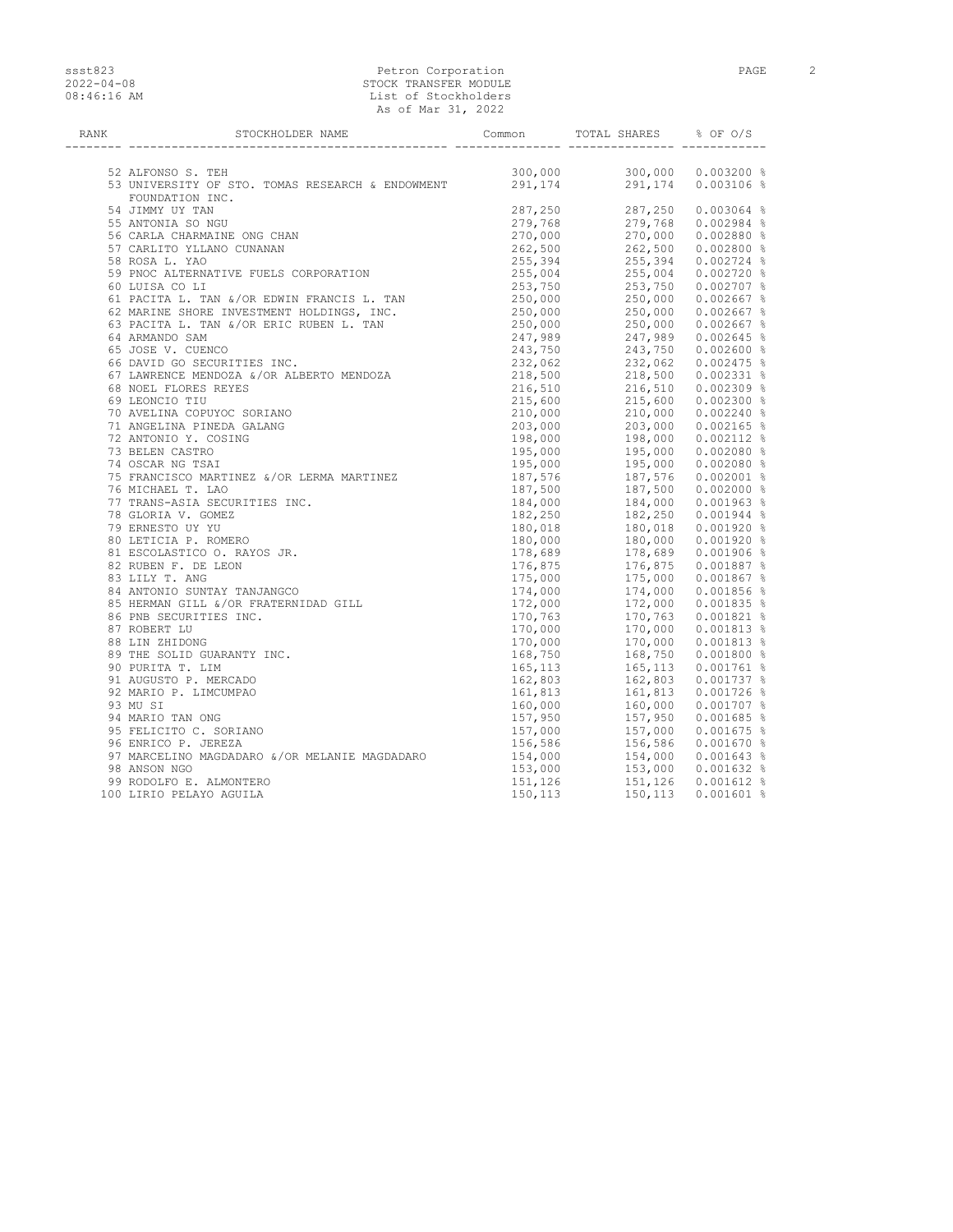## ssst823 Petron Corporation Petron Corporation PAGE 3 2022-04-08 STOCK TRANSFER MODULE 08:46:16 AM List of Stockholders As of Mar 31, 2022

| RANK | STOCKHOLDER NAME                                                | Common             | $8$ OF $0/S$<br>TOTAL SHARES            |
|------|-----------------------------------------------------------------|--------------------|-----------------------------------------|
|      |                                                                 |                    |                                         |
|      |                                                                 |                    | 9,009,185,918 9,009,185,918 96.096912 % |
|      |                                                                 |                    |                                         |
|      | TOTAL NO. OF SHARES :                                           | 9, 375, 104, 497   |                                         |
|      | TOTAL NO. OF DISTINCT STOCKHOLDERS :<br>TOTAL NO. OF ACCOUNTS : | 144,630<br>144,630 |                                         |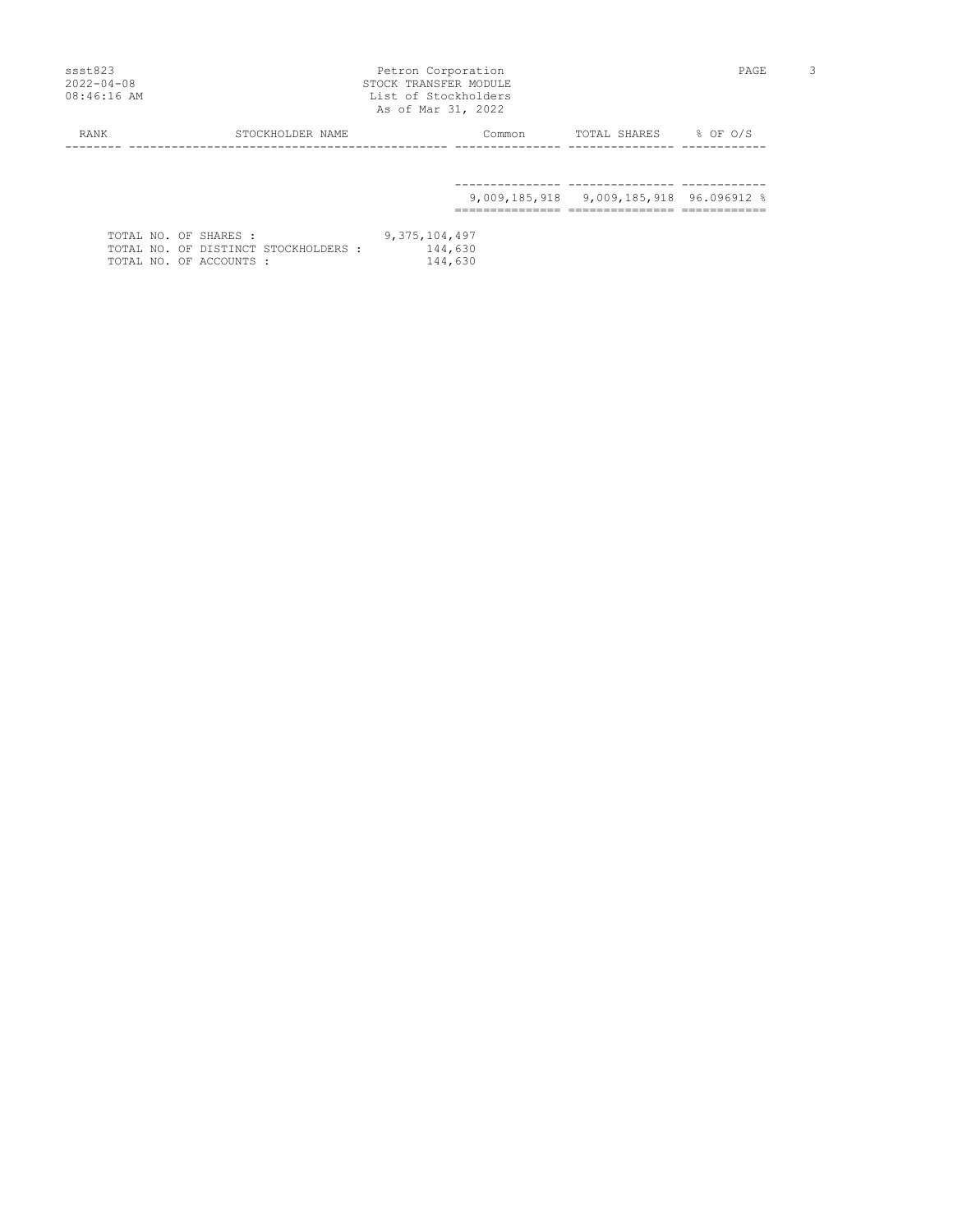## **OUTSTANDING BALANCES FOR A SPECIFIC COMPANY**

Company Code - PCOR00000000

| Business Date: March 31, 2022                                 |                          |
|---------------------------------------------------------------|--------------------------|
| <b>BPNAME</b>                                                 | <b>HOLDINGS</b>          |
| SAN MIGUEL CORPORATION RETIREMENT PLAN                        | 273,574,000              |
| <b>SOCIAL SECURITY SYSTEM</b>                                 | 246,073,405              |
| COL Financial Group, Inc.                                     | 118,410,002              |
| <b>GOVERNMENT SERVICE INSURANCE SYSTEM</b>                    | 103,575,445              |
| <b>BDO SECURITIES CORPORATION</b>                             | 83,247,708               |
| PAPA SECURITIES CORPORATION                                   | 79,830,901               |
| FIRST METRO SECURITIES BROKERAGE CORP.                        | 79,641,839               |
| <b>ABACUS SECURITIES CORPORATION</b>                          | 73,738,496               |
| CITIBANK N.A.                                                 | 67,527,718               |
| <b>BPI SECURITIES CORPORATION</b>                             | 62,683,775               |
| SB EQUITIES, INC.                                             | 52,359,855               |
| DEUTSCHE BANK MANILA-CLIENTS A/C                              | 47,326,000               |
| MAYBANK ATR KIM ENG SECURITIES, INC.                          | 44,393,606               |
| STANDARD CHARTERED BANK                                       | 43,752,040               |
| EVERGREEN STOCK BROKERAGE & SEC., INC.                        | 41,812,685               |
| WEALTH SECURITIES, INC.                                       | 35,183,479               |
| F. YAP SECURITIES, INC.                                       | 32,257,055               |
| DEUTSCHE BANK MANILA-CLIENTS A/C                              | 28,796,787               |
| <b>MANDARIN SECURITIES CORPORATION</b>                        |                          |
|                                                               | 27,264,461<br>27,100,097 |
| TOWER SECURITIES, INC.                                        |                          |
| SECURITIES SPECIALISTS, INC.                                  | 26,440,302               |
| E. CHUA CHIACO SECURITIES, INC.                               | 25,094,279               |
| PHILSTOCKS FINANCIAL INC                                      | 23,894,330               |
| MERIDIAN SECURITIES, INC.                                     | 23,102,223               |
| SAN MIGUEL CORPORATION RETIREMENT PLAN-STP                    | 22,191,300               |
| <b>QUALITY INVESTMENTS &amp; SECURITIES CORPORATION</b>       | 19,123,555               |
| UCPB SECURITIES, INC.                                         | 16,990,670               |
| S.J. ROXAS & CO., INC.                                        | 16,500,457               |
| AB CAPITAL SECURITIES, INC.                                   | 16,437,460               |
| PHILIPPINE EQUITY PARTNERS, INC.                              | 14,332,604               |
| SOLAR SECURITIES, INC.                                        | 12,199,869               |
| THE HONGKONG AND SHANGHAI BANKING CORP. LTD. - CLIENTS' ACCT. | 12,031,900               |
| SUMMIT SECURITIES, INC.                                       | 11,878,567               |
| ANSALDO, GODINEZ & CO., INC.                                  | 11,376,329               |
| AP SECURITIES INCORPORATED                                    | 11,334,069               |
| AB CAPITAL & INVESTMENT CORP. - TRUST & INVESTMENT DIV.       | 11,177,700               |
| TRITON SECURITIES CORP.                                       | 10,870,087               |
| EASTERN SECURITIES DEVELOPMENT CORPORATION                    | 9,256,278                |
| R. COYIUTO SECURITIES, INC.                                   | 7,225,810                |
| VALUE QUEST SECURITIES CORPORATION                            | 6,643,100                |
| SAN MIGUEL YAMAMURA PACKAGING CORP. RETIREMENT PLAN           | 6,627,800                |
| PNB SECURITIES, INC.                                          | 6,471,524                |
| ASIASEC EQUITIES, INC.                                        | 5,964,748                |
| A & A SECURITIES, INC.                                        | 5,743,805                |
| HDI SECURITIES, INC.                                          | 5,328,362                |
| MERCANTILE SECURITIES CORP.                                   | 5,222,551                |
| GINEBRA SAN MIGUEL, INC. RETIREMENT PLAN                      | 5,161,100                |
| LUCKY SECURITIES, INC.                                        | 5,088,484                |
| <b>MBTC - TRUST BANKING GROUP</b>                             | 4,752,376                |
| RCBC SECURITIES, INC.                                         | 4,708,303                |
| <b>SSS PROVIDENT FUND</b>                                     | 4,618,500                |
| R. S. LIM & CO., INC.                                         | 4,436,087                |
| REGINA CAPITAL DEVELOPMENT CORPORATION                        | 4,401,501                |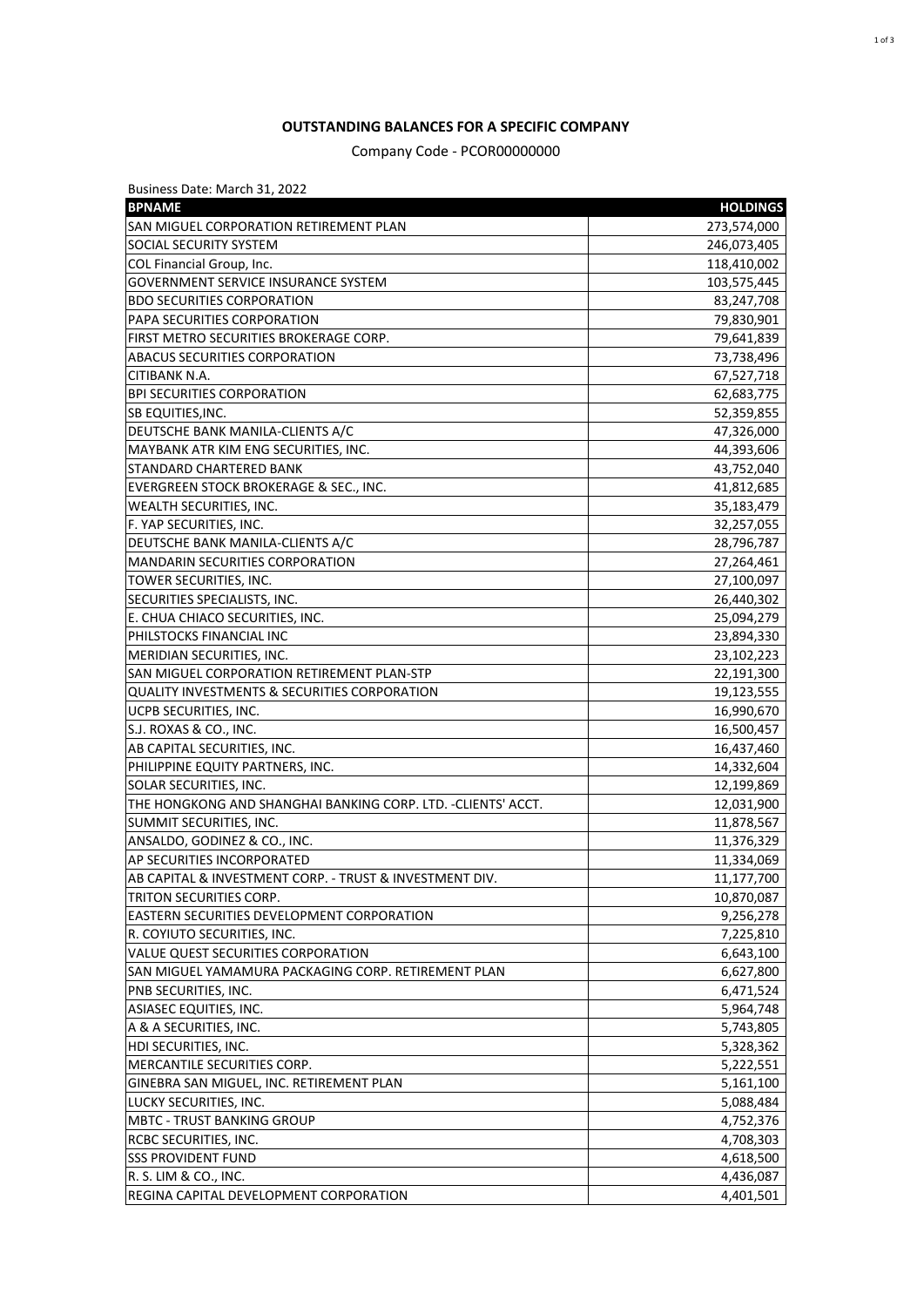| <b>BPNAME</b>                                                                  | <b>HOLDINGS</b>        |
|--------------------------------------------------------------------------------|------------------------|
| THE FIRST RESOURCES MANAGEMENT & SECURITIES CORP.                              | 4,373,453              |
| <b>BANK OF COMMERCE - TRUST SERVICES GROUP</b>                                 | 4,147,900              |
| R. NUBLA SECURITIES, INC.                                                      | 4,110,567              |
| GUILD SECURITIES, INC.                                                         | 3,937,139              |
| UPCC SECURITIES CORP.                                                          | 3,803,131              |
| DA MARKET SECURITIES, INC.                                                     | 3,772,501              |
| AURORA SECURITIES, INC.                                                        | 3,639,232              |
| PAN ASIA SECURITIES CORP.                                                      | 3,587,131              |
| STANDARD SECURITIES CORPORATION                                                | 3,550,308              |
| GOLDSTAR SECURITIES, INC.                                                      | 3,483,366              |
| YAO & ZIALCITA, INC.                                                           | 3,423,222              |
| YU & COMPANY, INC.                                                             | 3,334,994              |
| UNICAPITAL SECURITIES INC.                                                     | 3,120,910              |
| WESTLINK GLOBAL EQUITIES, INC.                                                 | 3,045,960              |
| CHINA BANK SECURITIES CORPORATION                                              | 2,891,170              |
| INVESTORS SECURITIES, INC,                                                     | 2,723,713              |
| DAVID GO SECURITIES CORP.                                                      | 2,655,090              |
| PREMIUM SECURITIES, INC.                                                       | 2,589,617              |
| BELSON SECURITIES, INC.                                                        | 2,509,689              |
| OPTIMUM SECURITIES CORPORATION                                                 | 2,408,541              |
| CTS GLOBAL EQUITY GROUP, INC.                                                  | 2,189,581              |
| TANSENGCO & CO., INC.                                                          | 2,008,382              |
| PLATINUM SECURITIES, INC.                                                      | 1,901,064              |
| GLOBALINKS SECURITIES & STOCKS, INC.                                           | 1,857,083              |
| TRANS-ASIA SECURITIES, INC.                                                    | 1,826,380              |
| SALISBURY BKT SECURITIES CORPORATION                                           | 1,814,886              |
| H. E. BENNETT SECURITIES, INC.                                                 | 1,766,531              |
| <b>BA SECURITIES, INC.</b>                                                     | 1,723,611              |
| <b>IGC SECURITIES INC.</b><br>LAND BANK OF THE PHILIPPINES-TRUST BANKING GROUP | 1,663,929              |
| PUREFOODS-HORMEL CO., INC. EMPLOYEES' RET. PLAN                                | 1,648,400              |
| INTRA-INVEST SECURITIES, INC.                                                  | 1,582,800<br>1,575,227 |
| VENTURE SECURITIES, INC.                                                       | 1,555,750              |
| BERNAD SECURITIES, INC.                                                        | 1,515,152              |
| TIMSON SECURITIES, INC.                                                        | 1,427,918              |
| CAMPOS, LANUZA & COMPANY, INC.                                                 | 1,316,571              |
| IMPERIAL, DE GUZMAN, ABALOS & CO., INC.                                        | 1,261,291              |
| <b>RCBC TRUST &amp; INVESTMENT DIVISION</b>                                    | 1,237,574              |
| GOLDEN TOWER SECURITIES & HOLDINGS, INC.                                       | 1,068,091              |
| FIRST ORIENT SECURITIES, INC.                                                  | 1,031,024              |
| MAPFRE INSULAR INSURANCE CORPORATION-NON LIFE                                  | 1,000,000              |
| <b>JSG SECURITIES, INC.</b>                                                    | 950,383                |
| A. T. DE CASTRO SECURITIES CORP.                                               | 943,386                |
| MDR SECURITIES, INC.                                                           | 888,831                |
| G.D. TAN & COMPANY, INC.                                                       | 867,079                |
| <b>EAGLE EQUITIES, INC.</b>                                                    | 849,303                |
| ASIA UNITED BANK - TRUST & INVESTMENT GROUP                                    | 814,706                |
| LUYS SECURITIES COMPANY, INC.                                                  | 805,723                |
| ALPHA SECURITIES CORP.                                                         | 770,775                |
| I. B. GIMENEZ SECURITIES, INC.                                                 | 724,793                |
| EQUITIWORLD SECURITIES, INC.                                                   | 697,339                |
| WONG SECURITIES CORPORATION                                                    | 674,208                |
| UCPB GENERAL INSURANCE CO., INC.                                               | 669,000                |
| STRATEGIC EQUITIES CORP.                                                       | 650,033                |
| DIVERSIFIED SECURITIES, INC.                                                   | 618,853                |
| ASTRA SECURITIES CORPORATION                                                   | 589,410                |
| AAA SOUTHEAST EQUITIES, INCORPORATED                                           | 575,125                |
| SAN MIGUEL BREWERY INC. RETIREMENT PLAN                                        | 550,000                |
| RTG & COMPANY, INC.<br>NEW WORLD SECURITIES CO., INC.                          | 536,788<br>536,436     |
|                                                                                |                        |